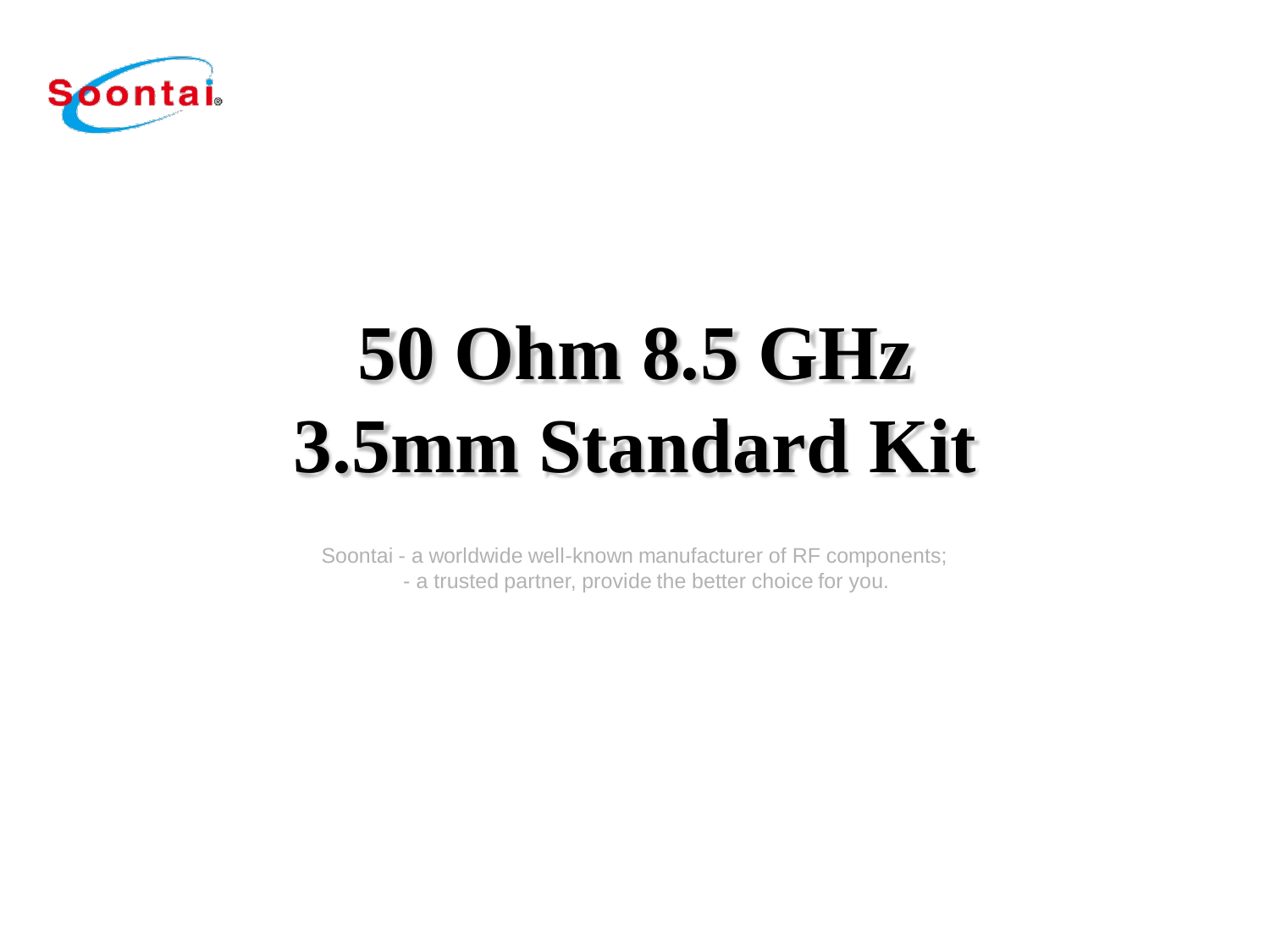

## **50 Ohm 8.5 GHz 3.5mm Standard Kit**

#### **Introduction**

The SK-5001 is a 50 ohm, 8.5 GHz, 3.5mm-type standard kit (general purpose calibration kit) that includes male and female 3.5mm-type open, short, load and two 3.5mm-type through adapters for a total of 8 complete components.

In addition, it includes an open end wrench and a torque wrench.

The SK-5001's outstanding electrical specifications make it suitable for use in the calibration of most network analyzers (e.g. HP 87xx, Agilent E5061A/B, E5062A, E5071C...etc).



#### **Features**

- Up to 8.5GHz
- High Precision
- Complete 8pcs Standard Kit
- Suitable for most 50 Ohm Network Analyzers

#### **Advantage**

- Complete Specifications
- Excellent Value

#### **Benefit**

- Cost-efficient

| <b>SK-5001 Standard Kit</b> |                   |                                                   |
|-----------------------------|-------------------|---------------------------------------------------|
| <b>Items</b>                | No.               | <b>Specifications</b>                             |
| Open-female                 | SK-5001-OF        | $\pm$ 0.8° from nominal (DC to $\leq$ 3GHz)       |
| Open-male                   | SK-5001-OM        | $\pm$ 1.2° from nominal (> 3GHz to $\leq$ 8.5GHz) |
| Short-female                | SK-5001-SF        | $\pm$ 0.8° from nominal (DC to $\leq$ 3GHz)       |
| Short-male                  | SK-5001-SM        | $\pm$ 1.0° from nominal (> 3GHz to $\leq$ 8.5GHz) |
| Load-female                 | <b>SK-5001-LF</b> | Return Loss $\geq$ 40dB (DC to $\leq$ 3GHz)       |
| Load-male                   | SK-5001-LM        | Return Loss $\geq$ 36dB (> 3GHz to $\leq$ 8.5GHz) |
| F-female Through            | <b>SK-5001-TF</b> | Return Loss $\geq$ 30dB (DC to 8.5GHz)            |
| F-male Through              | <b>SK-5001-TM</b> | Return Loss $\geq$ 30dB (DC to 8.5GHz)            |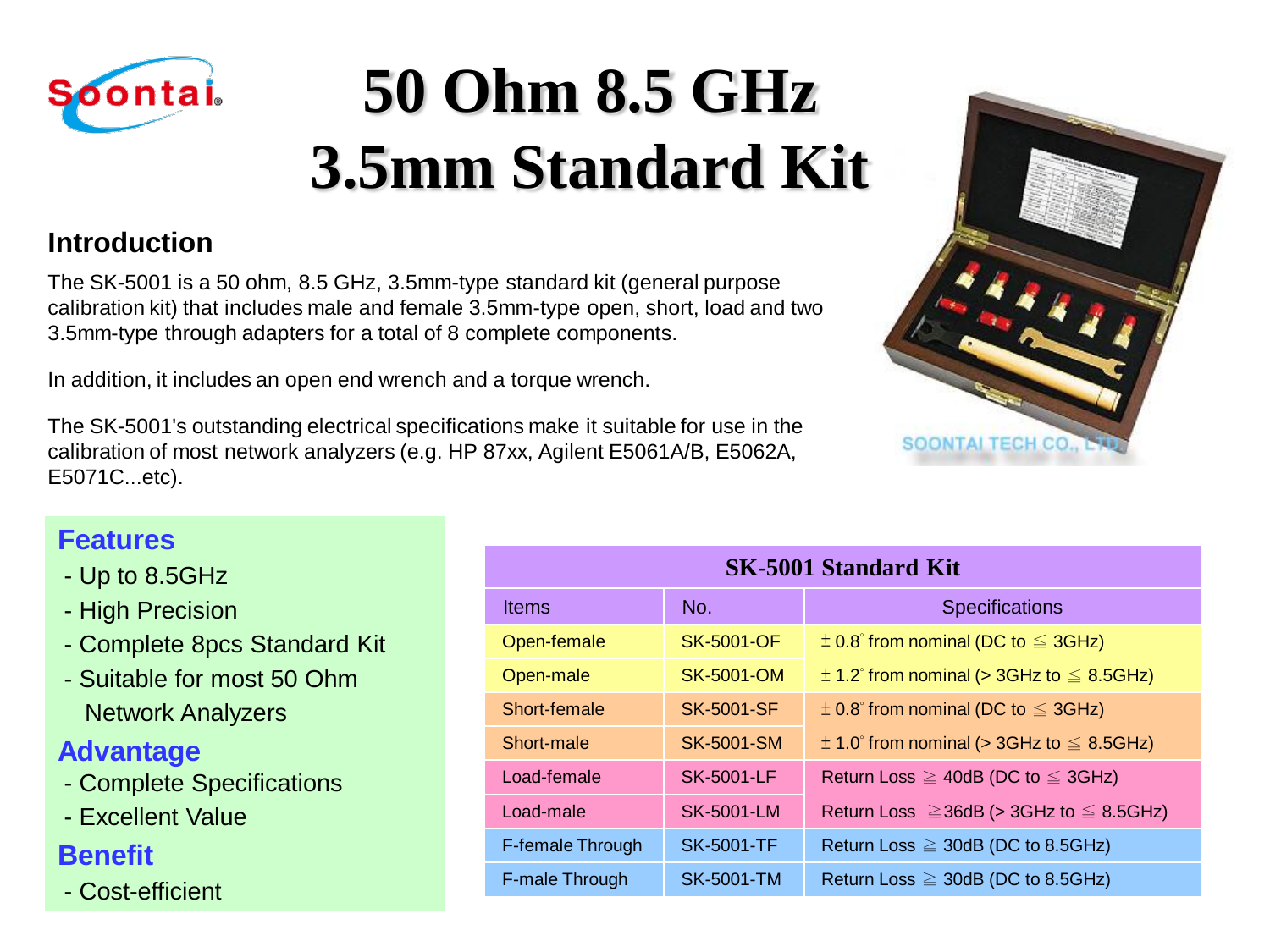

R&S

## **SK-5001 Suitable for**

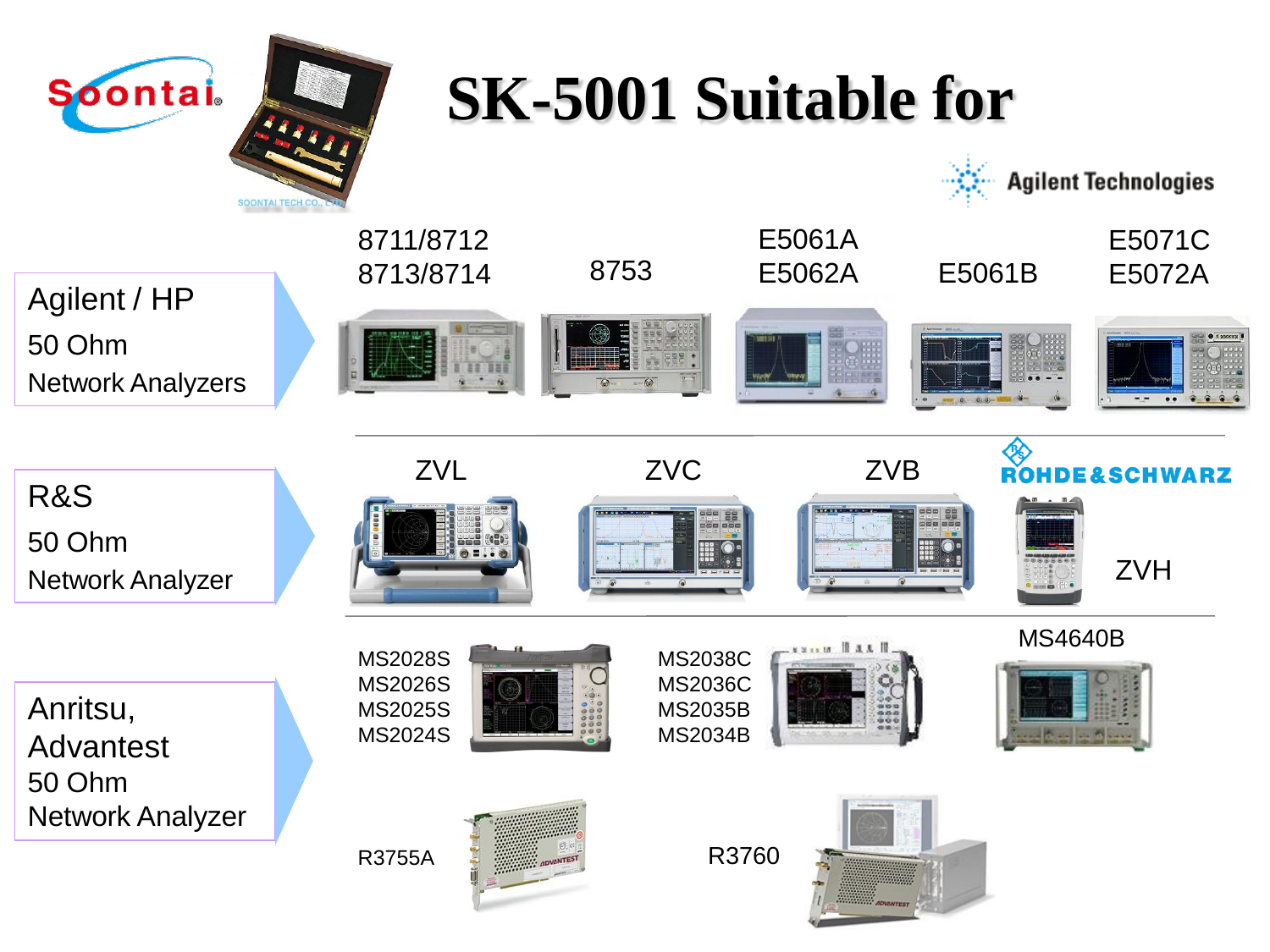![](_page_3_Picture_0.jpeg)